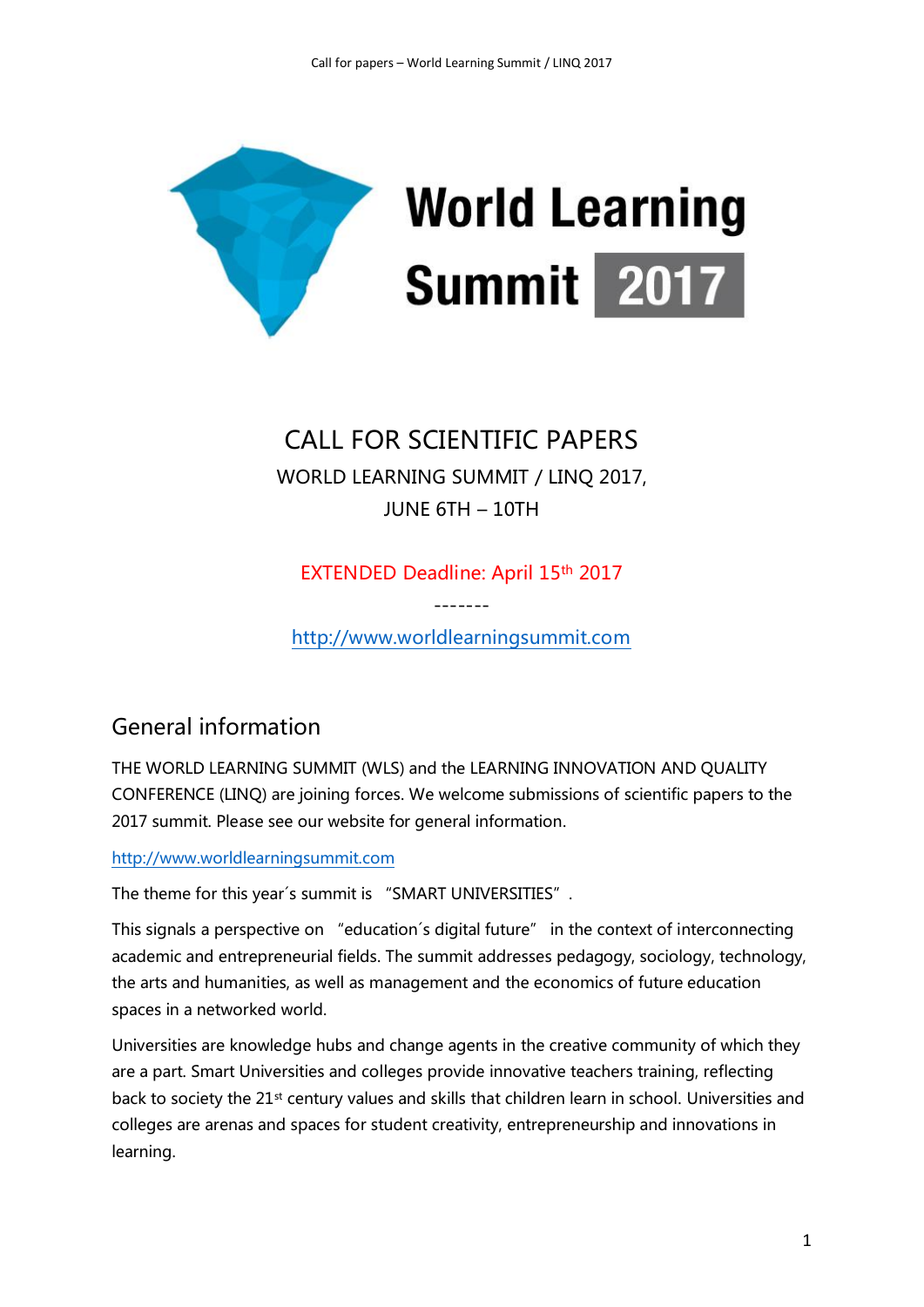Education, learning and technology have always been premised on each other. Profound changes emerged with the development of Web 2.0 and 3.0. The question is whether these changes now call into question basic traditions and paradigms of education and learning?

The film economy, the music economy and the news media economy are all undergoing transition, caused by changing economic flows. How does this reflect on education´s future?

Learning institutions now employ rich media environments, utilizing a wide range of tools and services. Learning at scale through Massive Open Online Course (MOOCs) reflects not only changing configurations of time and space in education, but also the coming of "analytic data" to shape an ever more user-reflective experience.

The convergence of a wide range of different media formats also challenge education institutions to re-think modes and strategies of collaboration.

From a full plenary with global thought leaders on Day one (June 7th), the summit proceeds to various tracks and workshops. Presenters signing up for academic presentations on Days 2 and 3 (June 8<sup>th</sup> and 9<sup>th</sup>) will be grouped according to theme.

# Information to Authors submitting papers

#### Thematic orientation

The Call for Scientific Papers invites full papers as well as PhD projects.

Below is a list of suggested topics for the submission of scientific papers:

- Vision, policies and needs for change in learning, education and training
- Strategies and implementations for smart universities and for open education
- Innovative and sustainable quality models and methodologies for future learning
- Practical experiences and implementations of online educational technologies
- Institutional and organizational requirements and needs of smart universities
- Conceptual and quality needs and approaches for opening up education
- Competences and skills required for future learning, business and societies
- Design and development of high-quality open education, OER and MOOCs
- Open education in the perspective of globalization and development
- Smart Universities in relation to the network society
- Quality methods and tools to evaluate and improve education
- Life-long learning in a networked world
- Certification of open and online education in institutions, programs and courses
- Innovative learning design
- Societal aspects of future learning and innovation in education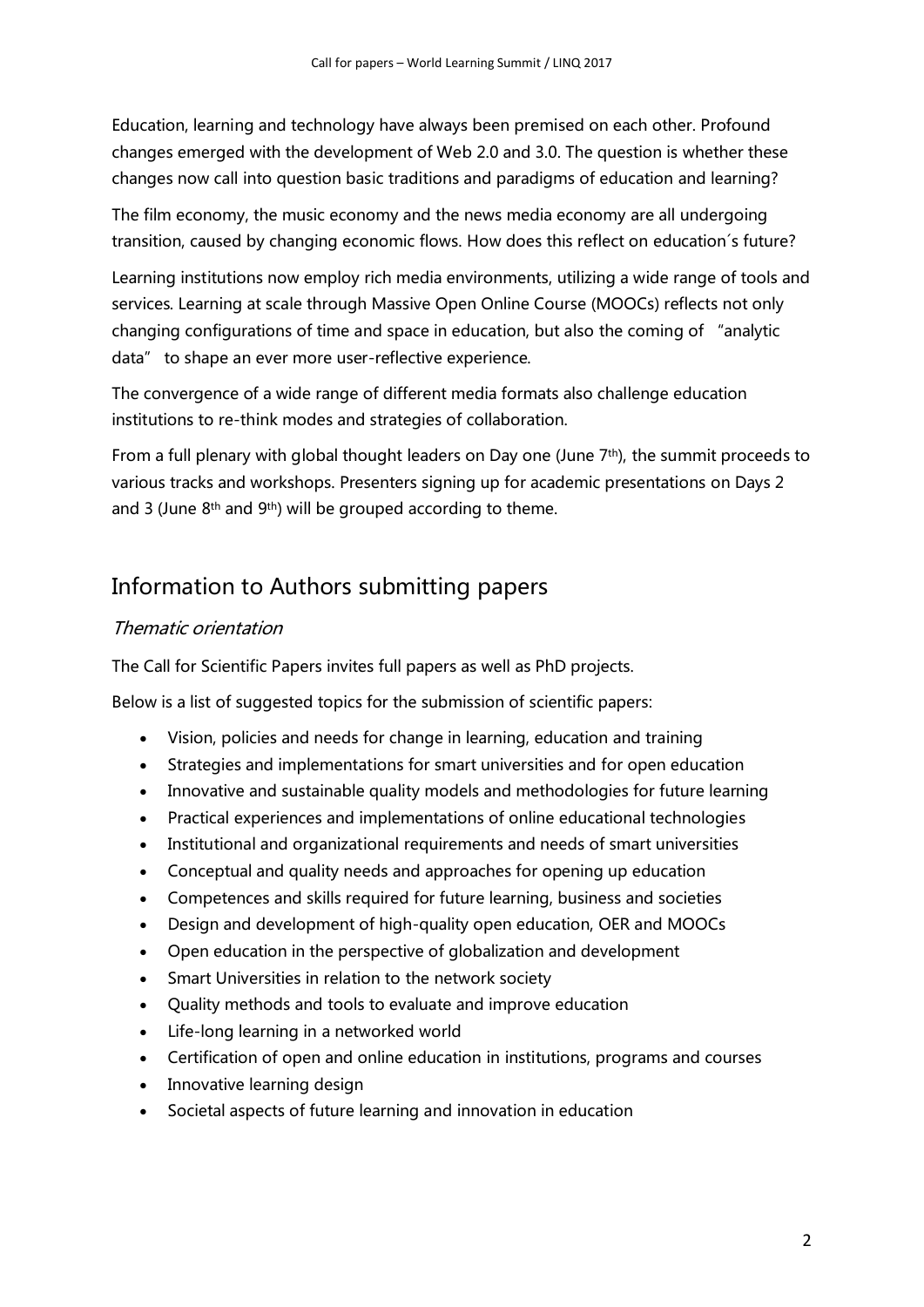#### Organisation of the Academic Track

The Open Call of the World Learning Summit 2017 invites full papers with a maximum of eight pages as well as PhD projects with maximum four pages. All submissions to the Call for Scientific Papers meeting the topics and requirements below will be evaluated by international experts in a strict double-blind peer review. Authors of selected submissions will be invited to publish them in the WLS / LINQ proceedings and present them in the Academic Track of the WLS 2017. The Academic Track will be organized as a series of panels with several papers for each panel. 15 minutes of presentation time and 5 minutes of question time for each full paper will be followed by a joint Q/A time for each panel. In addition, WLS / LINQ 2017 also offers a PhD project track, in which PhD students from across the world are invited to present and discuss their ongoing PhD projects, mentored by high-level academic peers.

#### **Templates**

To facilitate your writing, we have uploaded a template for scientific papers on our website. PhD students presenting their projects are asked to use the same template.

<http://wls.futurelearninglab.org/calls/>

#### Deadlines

Submissions to the Call for Papers are due March 15<sup>th</sup> Extended: April 15<sup>th</sup> 2017. Submission address and feedback details:<http://wls.futurelearninglab.org/calls/>

#### Publication

WLS / LINQ 2017 will invite presenters to publish their papers in our summit proceedings. Continuing the LINQ proceedings, the summit proceedings are the 5th issue of its series: Thus, it can and will be submitted for indexing by Scopus, Emerging Sources Citation Index, Web of Science, Directory of Open Access Journals, EdTech Journals, Google Scholar, DBLP and Norwegian register of scientific journals, series and publishers. Accepted full papers and PhD projects will be printed on paper (with ISBN) and distributed to all summit participants and online under global open access license. Short paper proceedings (extended abstracts of the paper presentation, with references) will be published online. For further details on the various citation services, please review the websites.

Submitters will be informed of their acceptance by May  $2<sup>nd</sup>$ , 2017. The official summit proceedings will be published (with ISBN) and distributed to all summit participants and online under global open access license. Prize-winning papers will be invited for publication in an international journal.